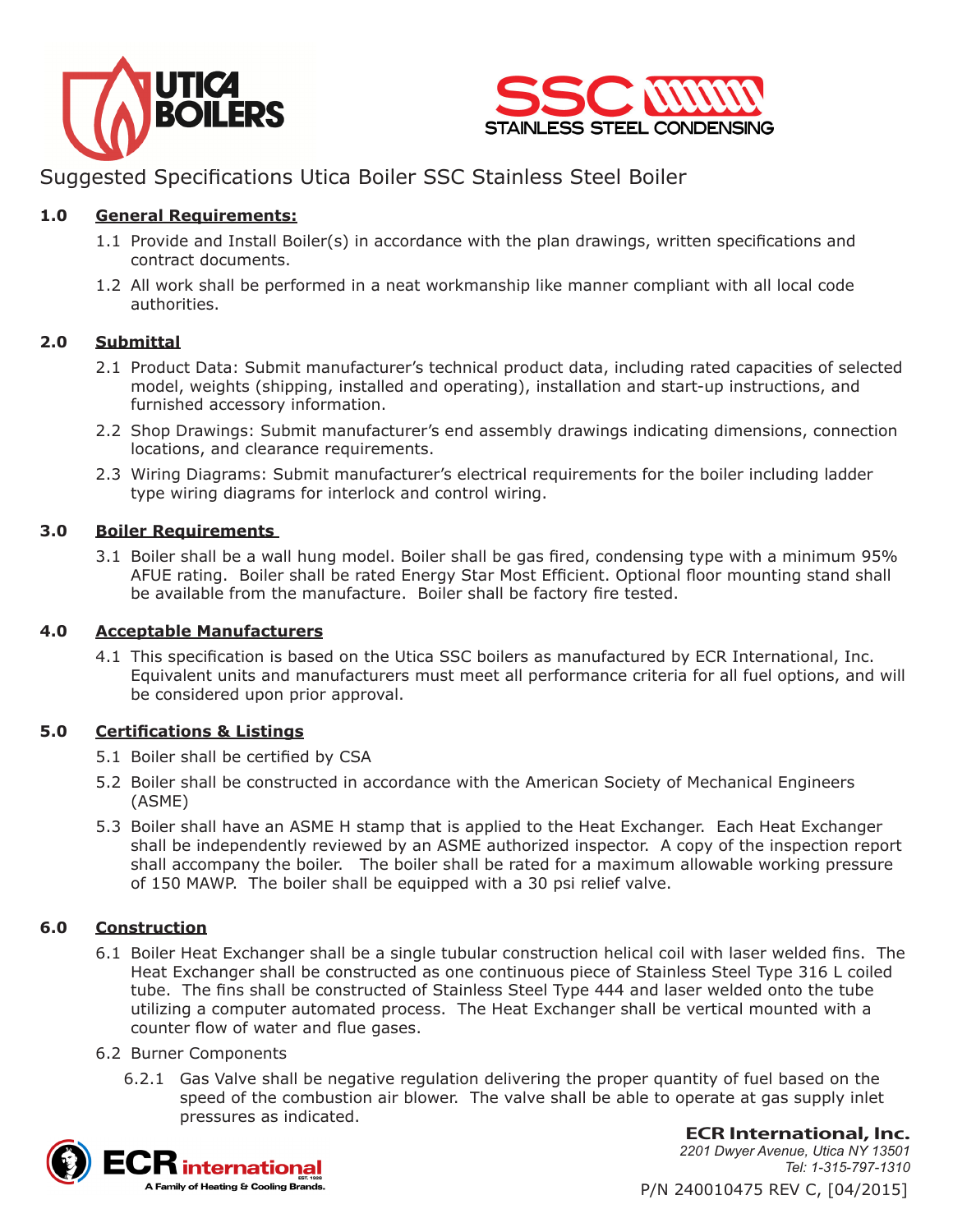| <b>Gas Supply Pressure</b> |                      |                     |                      |
|----------------------------|----------------------|---------------------|----------------------|
| <b>Natural Gas</b>         |                      | <b>Propane</b>      |                      |
| Min.                       | Max.                 | Min.                | Max.                 |
| 3.0" w.c. (0.7 kPa)        | 13.5" w.c. (3.3 kPa) | 5.0" w.c. (1.2 kPa) | 13.5" w.c. (3.4 kPa) |

- 6.2.2 Combustion air blower shall be equipped with a variable speed blower to regulate the amount of premix gas/air through the blower assembly and into the burner. The on board control system shall regulate the speed of the blower to modulate the capacity of the boiler from 20% input firing rate up to 100% input firing rate.
- 6.2.3 Gas Burner shall be constructed of a stainless steel mesh.
- 6.2.4 Ignition system shall consist of a direct spark igniter (DSI) and separate flame sensing rod.

### **7.0 Control System**

7.1 Boiler Control System. Boiler shall feature an integrated modulating control. The control shall sense the supply water, return water and outside air temperatures and adjusts the firing rate to deliver the amount of heat needed to the structure.

Boiler Control System must consist of:

- Replaceable fuse /extra spare fuse shipped with the control.
- User interface with LCD screen display English text—boiler status indication .
- Function Programming Keys Reset, Menu, Enter and arrow s (+ ).
- Central Heating CH and Domestic Hot Water DHW set points. Domestic hot water priority with programmable maximum priority time .
- Outdoor air sensor. Programmable reset curves and warm weather shutdown or fixed water temperature operation.
- Boost function temperature setting and adjustable boost time.
- Maximum power function to restrict firing rate in heat mode but allow full power in DHW mode.
- Integral multiple boiler control capability up to 16 boilers. Requires an optional system sensor
- Service reminder status display on the user interface with programmable settings in a range of 1 to 999 days
- 7.1.1 The control system shall continuously monitor the boiler during operation and standby modes. The control shall operate in such a manor to receive input data from the supply, return and outdoor air temperature sensors and adjust the modulation rate accordingly.
- 7.1.2 The Boiler's control system shall consist of the following safety devices factory installed on the boiler: high limit temperature sensor, vent temperature sensor, heat exchanger temperature limit, UL Listed, probe type Low Water Cut Off (LWCO).

#### **8.0 Primary Secondary Piping System**

- 8.1 The boiler shall be equipped with an internal primary loop and pump.
- 8.2 The internal primary loop piping system will contain a manually operated ball valve. The valve shall be set by the factory in the full open position.



**ECR International, Inc.** *2201 Dwyer Avenue, Utica NY 13501 Tel: 1-315-797-1310*